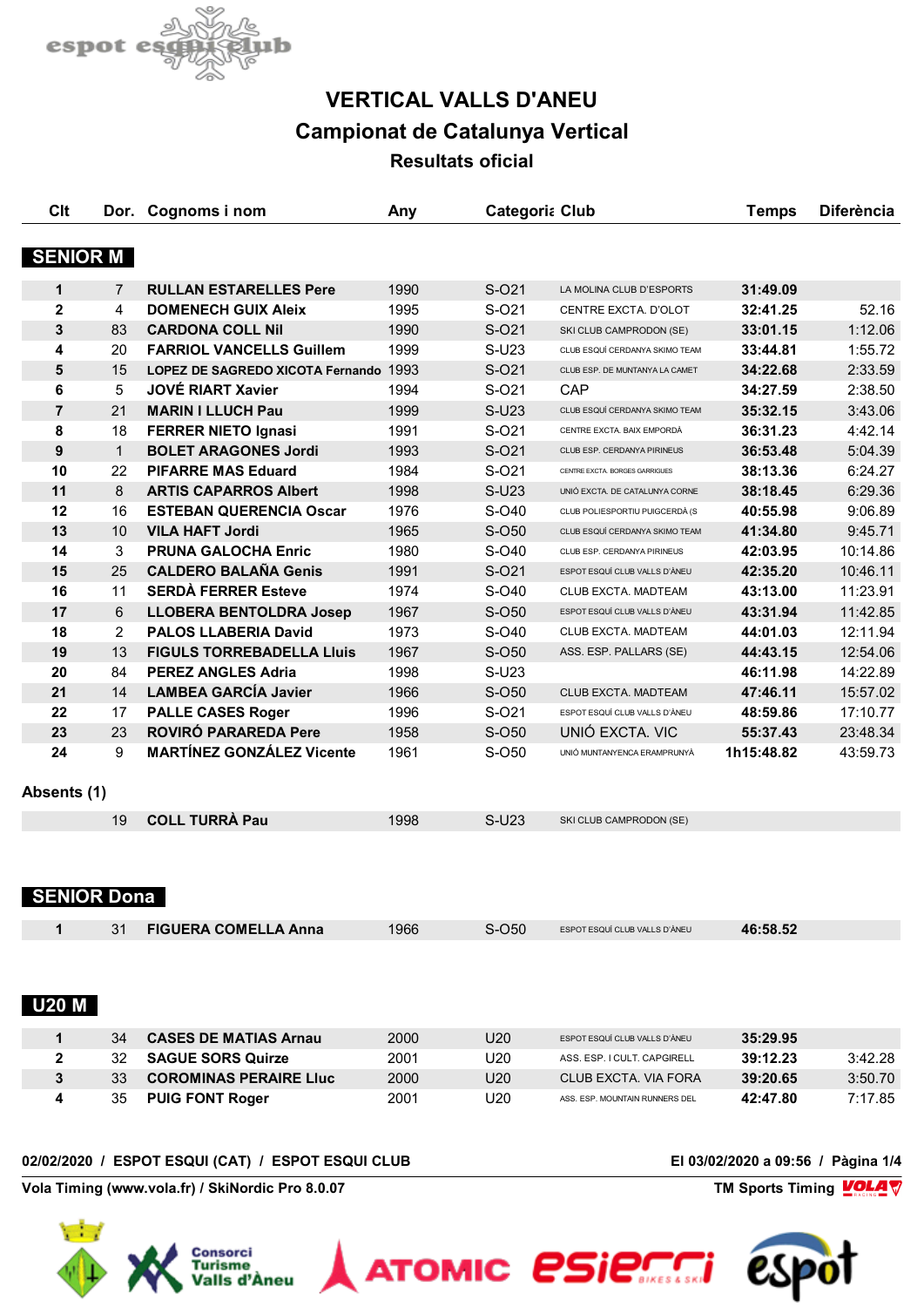

| Clt                          | Dor. | Cognoms i nom                   | Any  |     | <b>Categoria Club</b>          | <b>Temps</b> | <b>Diferència</b> |
|------------------------------|------|---------------------------------|------|-----|--------------------------------|--------------|-------------------|
| Absents (1)                  |      |                                 |      |     |                                |              |                   |
|                              | 36   | PÉREZ ANGLÈS Albert             | 2001 | U20 | CLUB ESQUÍ CERDANYA SKIMO TEAM |              |                   |
| <b>U18 M</b>                 |      |                                 |      |     |                                |              |                   |
| 1                            | 42   | <b>FÍGULS CALVELO Roger</b>     | 2002 | U18 | ASS. ESP. PALLARS (SE)         | 26:08.69     |                   |
| $\mathbf 2$                  | 50   | <b>RÀDUA IVERN Marc</b>         | 2002 | U18 | CLUB D'ESQUÍ LA POBLA DE SEGUR | 26:33.78     | 25.09             |
| 3                            | 43   | <b>BAÑOS TOR Enric</b>          | 2003 | U18 | ASS. ESP. MOUNTAIN RUNNERS DEL | 27:31.81     | 1:23.12           |
| 4                            | 49   | <b>OLIVER ROSIQUE Oriol</b>     | 2002 | U18 | SKI CLUB CAMPRODON (SE)        | 28:25.44     | 2:16.75           |
| 5                            | 46   | <b>COMELLAS PAGÈS Tomeu</b>     | 2003 | U18 | ASS. ESP. MOUNTAIN RUNNERS DEL | 28:35.57     | 2:26.88           |
| 6                            | 45   | <b>PUJIULA COLOM Aniol</b>      | 2003 | U18 | GRUP EXCTA. CULT. ALPI. - LLET | 28:38.05     | 2:29.36           |
| $\overline{7}$               | 44   | <b>FERRER MARTINEZ Ot</b>       | 2002 | U18 | ASS. ESP. MOUNTAIN RUNNERS DEL | 29:32.50     | 3:23.81           |
| 8                            | 41   | <b>COLL ESCODA Lluc</b>         | 2002 | U18 | SKI CLUB CAMPRODON (SE)        | 29:36.70     | 3:28.01           |
| 9                            | 47   | <b>CABALLERIA GÓMEZ Ramon</b>   | 2002 | U18 | GRUP EXCTA. CULT. ALPI. - LLET | 30:05.20     | 3:56.51           |
| 10                           | 48   | <b>PUBILL RUBIO Alex</b>        | 2003 | U18 | ASS. ESP. MOUNTAIN RUNNERS DEL | 33:08.05     | 6:59.36           |
| <b>U18 F</b>                 |      |                                 |      |     |                                |              |                   |
| 1                            | 52   | <b>COSTA DÍEZ Maria</b>         | 2002 | U18 | ASS. ESP. MOUNTAIN RUNNERS DEL | 34:12.53     |                   |
| $\mathbf{2}$<br><b>U16 F</b> | 51   | <b>TORRA GENDRAU Ares</b>       | 2003 | U18 | ASS. ESP. MOUNTAIN RUNNERS DEL | 36:40.58     | 2:28.05           |
| 1                            | 80   | <b>GONFAUS SELLES Martina</b>   | 2004 | U16 | ASS. ESP. MOUNTAIN RUNNERS DEL | 26:20.82     |                   |
| $\mathbf{2}$                 | 61   | <b>MONTOLIU PRIÓ Iona</b>       | 2005 | U16 | SOCIETAT AMICS DE LA MUNTANYA  | 28:54.73     | 2:33.91           |
| <b>U16 M</b>                 |      |                                 |      |     |                                |              |                   |
| 1                            | 69   | <b>ALVAREZ DEL VAL Gael</b>     | 2004 | U16 | CLUB ESP. MINDUNDIS TEAM       | 22:00.93     |                   |
| $\boldsymbol{2}$             | 64   | <b>BALCELLS PUYOL Arnau</b>     | 2005 | U16 | CENTRE EXCTA. ALTA RIBAGORÇA   | 23:13.06     | 1:12.13           |
| $\mathbf{3}$                 | 63   | <b>GALLARDO LARA Jan</b>        | 2005 | U16 | CLUB ESQUÍ CERDANYA SKIMO TEAM | 23:43.52     | 1:42.59           |
| 4                            | 70   | <b>LOREN VILLARREAL Eloi</b>    | 2005 | U16 | CENTRE EXCTA. ALTA RIBAGORCA   | 24:39.23     | 2:38.30           |
| 5                            | 68   | <b>RUIZ GIRALT Gil</b>          | 2004 | U16 | UNIÓ EXCTA. URGELLENCA         | 24:42.06     | 2:41.13           |
| 6                            | 67   | <b>GASCÓ I MAÑACH Berenguer</b> | 2005 | U16 | ASS. ESP. MOUNTAIN RUNNERS DEL | 25:09.26     | 3:08.33           |
| $\overline{7}$               | 81   | <b>VALÈNCIA COMELLAS Oriol</b>  | 2005 | U16 | ASS. ESP. MOUNTAIN RUNNERS DEL | 26:58.03     | 4:57.10           |
| 8                            | 65   | <b>PUBILL RUBIO Daniel</b>      | 2005 | U16 | ASS. ESP. MOUNTAIN RUNNERS DEL | 27:59.50     | 5:58.57           |
|                              | 62   | <b>SAGUER AMILLS Marti</b>      | 2004 | U16 | ASS. ESP. MOUNTAIN RUNNERS DEL | 31:23.72     | 9:22.79           |
| 9                            |      |                                 | 2005 | U16 |                                | 39:42.16     | 17:41.23          |

**Vola Timing (www.vola.fr) / SkiNordic Pro 8.0.07 TM Sports Timing VOLA** 



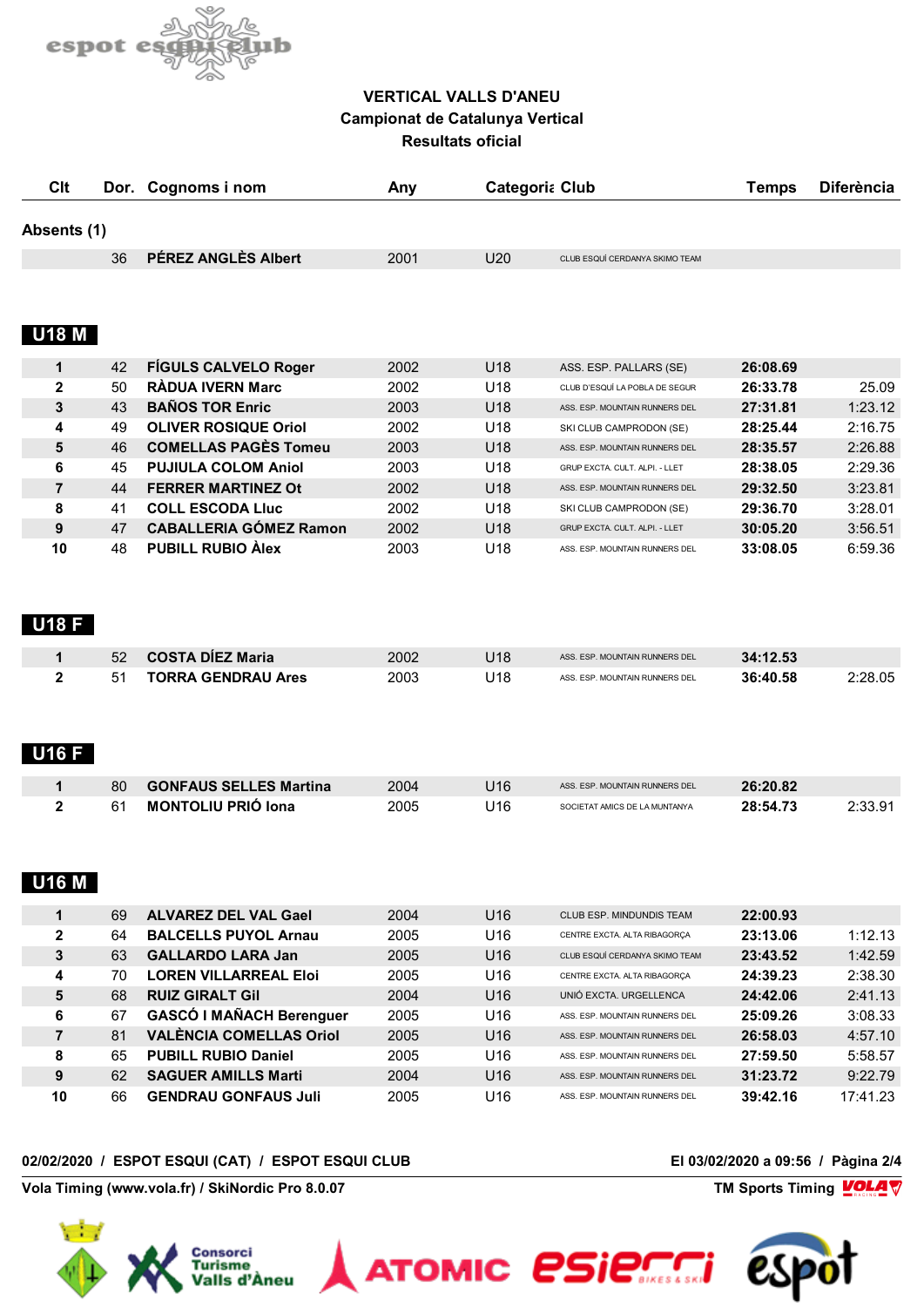

| <b>Clt</b>   |    | Dor. Cognoms i nom            | Any  | <b>Categoria Club</b> |                                 | Temps    | <b>Diferència</b> |
|--------------|----|-------------------------------|------|-----------------------|---------------------------------|----------|-------------------|
|              |    |                               |      |                       |                                 |          |                   |
| <b>U14 F</b> |    |                               |      |                       |                                 |          |                   |
|              | 74 | <b>GARRETA FARRÚS Aina</b>    | 2006 | U14                   | CLUB D'ESQUÍ LA POBLA DE SEGUR  | 25:35.21 |                   |
| $\mathbf{2}$ |    | <b>ROCIAS SACREST Erola</b>   | 2006 | U14                   | CLUB ESP. CERDANYA PIRINEUS     | 27:29.27 | 1:54.06           |
| 3            | 73 | <b>FERRER MARTINEZ EIna</b>   | 2006 | U14                   | ASS. ESP. MOUNTAIN RUNNERS DEL. | 30:39.86 | 5:04.65           |
| 4            | 75 | <b>FLORES ENJAIME Mariona</b> | 2007 | U14                   | CLUB CENTRE EXCTA, AVINYÓ       | 37:15.76 | 11:40.55          |

#### **U14 M**

|    | <b>MONNÉ CLARET Jan</b>          | 2006 | U14 | ASS. ESP. MOUNTAIN RUNNERS DEL | 23:48.06 |         |
|----|----------------------------------|------|-----|--------------------------------|----------|---------|
| 78 | ALVAREZ DEL VAL Aaron            | 2006 | U14 | CLUB ESP. MINDUNDIS TEAM       | 24:17.36 | 29.30   |
| 79 | <b>CASALS TORRADEFLOT Miquel</b> | 2006 | U14 | ASS. ESP. MOUNTAIN RUNNERS DEL | 24:29.07 | 41.01   |
| 82 | <b>COLL TURRA Pep</b>            | 2006 | U14 | CENTRE EXCTA, BANYOLES         | 26:41.92 | 2:53.86 |
| 76 | <b>GALLARDO LARA Alvaro</b>      | 2007 | U14 | CLUB ESQUÍ CERDANYA SKIMO TEAM | 29:56.57 | 6:08.51 |

# **S-O21 M**

|   |              | <b>RULLAN ESTARELLES Pere</b>           | 1990 | $S-O21$ | LA MOLINA CLUB D'ESPORTS       | 31:49.09 |          |
|---|--------------|-----------------------------------------|------|---------|--------------------------------|----------|----------|
|   | $\mathbf{2}$ | <b>DOMENECH GUIX Aleix</b>              | 1995 | S-021   | CENTRE EXCTA, D'OLOT           | 32:41.25 | 52.16    |
|   | 83<br>3      | <b>CARDONA COLL Nil</b>                 | 1990 | S-021   | SKI CLUB CAMPRODON (SE)        | 33:01.15 | 1:12.06  |
| 4 | 15           | <b>LOPEZ DE SAGREDO XICOTA Fernando</b> | 1993 | S-021   | CLUB ESP. DE MUNTANYA LA CAMET | 34:22.68 | 2:33.59  |
|   | 5<br>5       | <b>JOVÉ RIART Xavier</b>                | 1994 | S-021   | CAP                            | 34:27.59 | 2:38.50  |
|   | 6<br>18      | <b>FERRER NIETO Ignasi</b>              | 1991 | S-021   | CENTRE EXCTA, BAIX EMPORDÀ     | 36:31.23 | 4:42.14  |
|   |              | <b>BOLET ARAGONES Jordi</b>             | 1993 | S-021   | CLUB ESP. CERDANYA PIRINEUS    | 36:53.48 | 5:04.39  |
|   | 8<br>22      | <b>PIFARRE MAS Eduard</b>               | 1984 | S-021   | CENTRE EXCTA BORGES GARRIGUES  | 38:13.36 | 6:24.27  |
|   | 25<br>9      | <b>CALDERO BALAÑA Genis</b>             | 1991 | S-021   | ESPOT ESQUÍ CLUB VALLS D'ÀNEU  | 42:35.20 | 10:46.11 |
|   | 10<br>17     | <b>PALLE CASES Roger</b>                | 1996 | S-021   | ESPOT ESQUÍ CLUB VALLS D'ÀNEU  | 48:59.86 | 17:10.77 |

# **U23 M**

|              | 20 | <b>FARRIOL VANCELLS Guillem</b> | 1999 | $S-U23$ | CLUB ESQUÍ CERDANYA SKIMO TEAM | 33:44.81 |          |
|--------------|----|---------------------------------|------|---------|--------------------------------|----------|----------|
| $\mathbf{2}$ | 21 | <b>MARIN I LLUCH Pau</b>        | 1999 | $S-U23$ | CLUB ESQUÍ CERDANYA SKIMO TEAM | 35:32.15 | 1:47.34  |
| 3            | 8  | <b>ARTIS CAPARROS Albert</b>    | 1998 | $S-U23$ | UNIÓ EXCTA. DE CATALUNYA CORNE | 38:18.45 | 4:33.64  |
| 4            | 84 | <b>PEREZ ANGLES Adria</b>       | 1998 | $S-U23$ |                                | 46:11.98 | 12:27.17 |
| Absents (1)  |    |                                 |      |         |                                |          |          |
|              | 19 | <b>COLL TURRA Pau</b>           | 1998 | $S-U23$ | SKI CLUB CAMPRODON (SE)        |          |          |

ATOMIC *esierri* 

#### **02/02/2020 / ESPOT ESQUI (CAT) / ESPOT ESQUI CLUB El 03/02/2020 a 09:56 / Pàgina 3/4**

**Vola Timing (www.vola.fr) / SkiNordic Pro 8.0.07 TM Sports Timing VOLA V** 



**VolaSoftControlPdf**